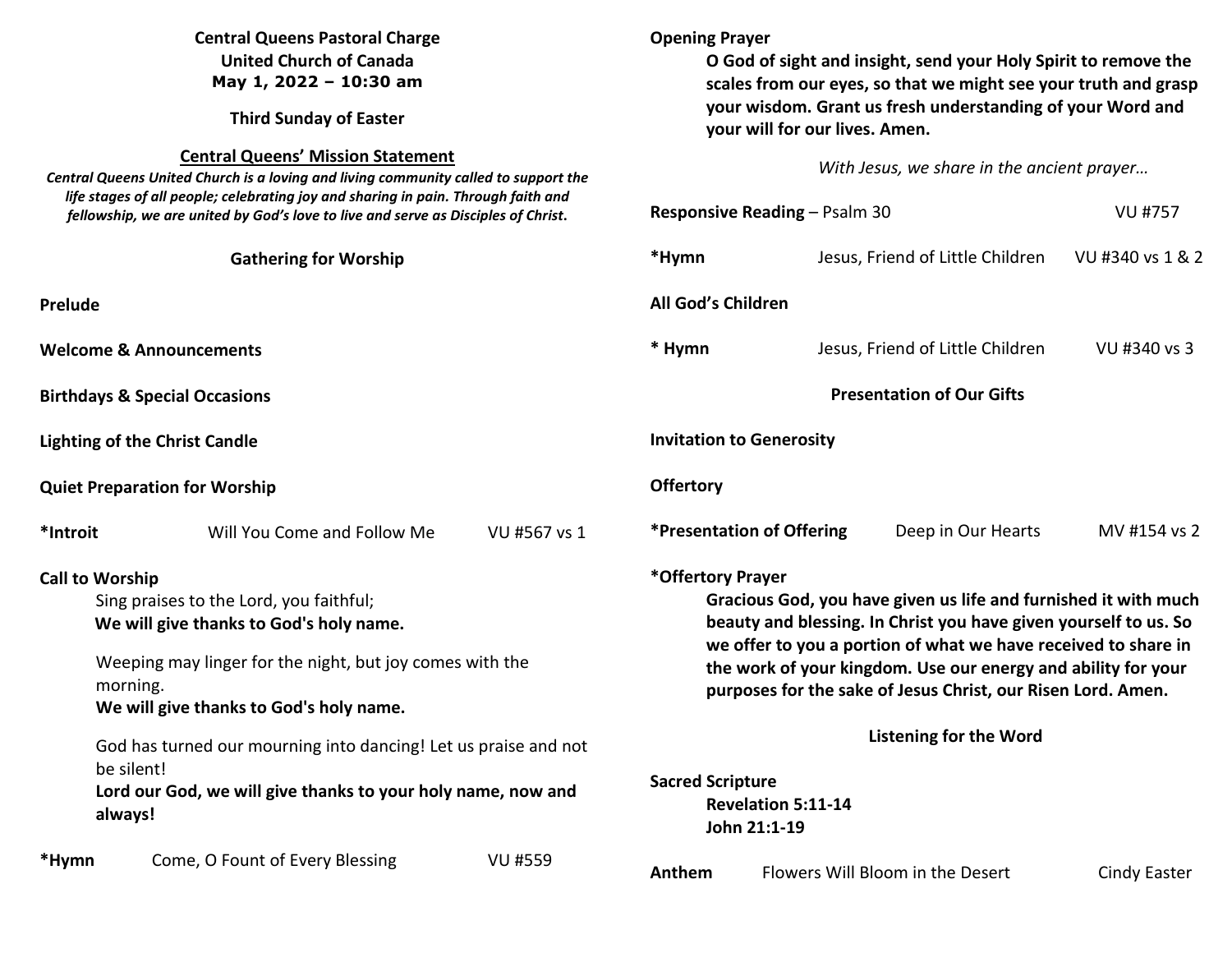**Reflective Music** 

**Prayers of Thanksgiving and Intercession** 

**Responding to the Word** 

| *Hymn                                             | Go, Make a Diff'rence         | MV #209   |  |  |  |  |  |
|---------------------------------------------------|-------------------------------|-----------|--|--|--|--|--|
| *Benediction                                      |                               |           |  |  |  |  |  |
| *Choral Benediction                               | May the Lord Bless You        | J. Rutter |  |  |  |  |  |
| <b>Postlude</b><br>* Please stand as you are able |                               |           |  |  |  |  |  |
| <b>Ministers</b>                                  | All of us                     |           |  |  |  |  |  |
| Clergy                                            | <b>Rev Greg Davis</b>         |           |  |  |  |  |  |
| <b>Office Hours</b>                               | Tuesday, Wednesday & Thursday |           |  |  |  |  |  |
|                                                   | $9$ am $-12$ pm               |           |  |  |  |  |  |
| Office Phone                                      | 902-964-2291                  |           |  |  |  |  |  |
| Email                                             | minister@cquc.ca              |           |  |  |  |  |  |
| <b>Ministry of Music</b>                          | <b>Kirk Neville</b>           |           |  |  |  |  |  |
| Website                                           | https://cquc.ca/index.htm     |           |  |  |  |  |  |
| Phone                                             | 902-786-9222                  |           |  |  |  |  |  |

**Church Office**

Office Hours Wednesday & Thursday 9 am – 12 pm Phone 902-964-2221 Email office@cquc.ca

Email nevillejk@hotmail.com

**A Warm Welcome to All** – We are delighted you've joined us. May God's word today strengthen your faith, inspire curiosity and learning, and motivate your service of others. All are welcome.

**Thank You** – The congregation of Central Queens United Church would like to thank Kirk Neville for leading our worship service this morning.

**Sympathy** – Sympathies are extended to Sam, Debra and William MacLeod on the loss of Sam's sister, Enid Chandler, of New Hampshire, USA.

**Today's Bulletins** are placed in loving memory of Sheldon Moore. Lovingly remembered by Lois, Brian, Janet, Fred, Alyssa and Kaylee.

**Study Leave** – Greg will be away on study leave from April 25<sup>th</sup> – May  $2^{nd}$ .

## **Life and Work of Our Church**

**Greg's Office Hours:** Tuesday, Wednesday and Thursday from 9 am – 12 pm. If anyone is in the hospital or would like a visit from Greg, please call him at 902-964-2291. If you wish to meet with Greg outside the scheduled hours, please call 902-964-2291 or email minister@cquc.ca for an appointment.

**In-Church Services:** At last week's Official Board meeting, the decision was made to continue with the status quo on our COVID protocols. Registration is not required; however, masks are still required.

**Official Board Meeting** – The Official Board will be meeting on Sunday, May 29<sup>th</sup>, following the worship service. The agenda item will be COVID protocols. All are welcome to attend.

**Scent-Free** – "*No scents makes good sense.*" Recognizing that some of our church attendees have sensitivity and/or allergic reactions to various fragrant products. Thank you for your cooperation so that everyone can attend our church.

**E-Transfers** – Central Queens United Church is set up to accept E-Transfers. If you wish to give your offerings through E-Transfer, please send via email to veldabertram@gmail.com.